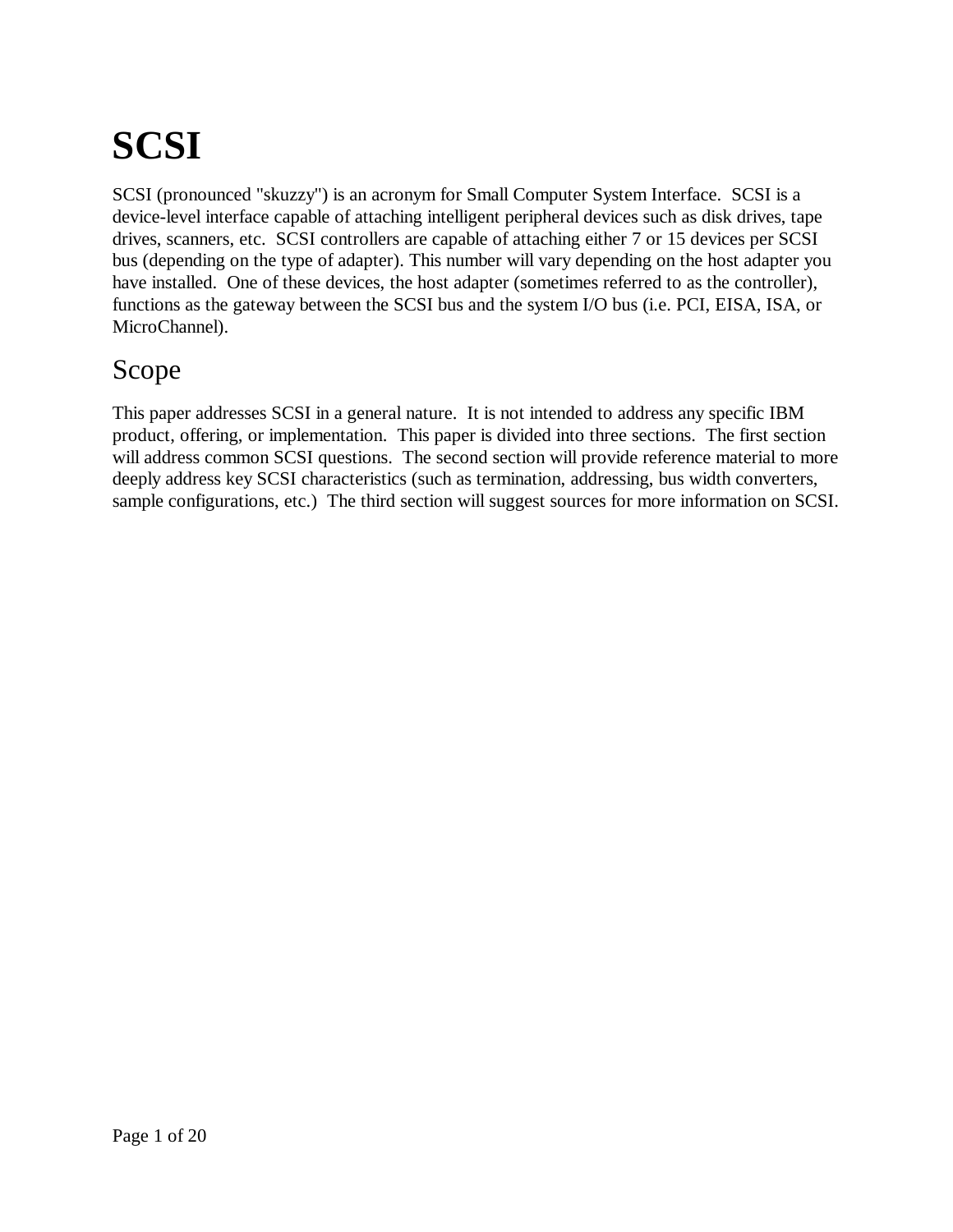## **Common Questions**

## When do I terminate my SCSI device? What type of terminator do I use?

First, a technicality; devices on a SCSI bus do not need to be terminated; The SCSI BUS needs to be terminated. Termination must only be applied at the extreme physical ends of the SCSI bus.

Many SCSI devices provide a built in terminator that can be conveniently used when the device is located at the physical end of the SCSI cable. Note that this is not always the same as the last device on the cable since the last device may not be plugged into the last connector. Terminators built into devices can be enabled or disabled by switch or jumper settings. Note that some devices provide jumper settings for 'terminator power' which is NOT the same as enabling the built in terminator (see next question for more information).

Newer IBM Netfinity/PC servers provide a terminator built into the end of the SCSI cable itself. These are usually plugged into the last connector on the cable and 'shrink wrapped' permanently into place or 'press fit' directly onto the cable. In such systems, terminators built into devices (hard disks, tape drives, CD-ROM's, etc.) should **NEVER** be enabled.

A SCSI bus requires a terminator of the same width as the bus itself. In WIDE (16-bit) SCSI, the bus must be terminated with a WIDE (16-bit) 'Active' terminator. Attempting to terminate a 16 bit bus with a NARROW (8-bit) device (CD-ROM, tape drive, etc.) by using a 16- to 8-bit bus converter is **incorrect**. A narrow terminator would only terminate "the low half" of the SCSI bus. The subject of termination is covered in detail in the Reference Material section of this paper.

**Important**: Terminate SCSI buses, not devices!

#### What is Terminator Power?

SCSI terminators require power in order to operate. At least one SCSI device or controller on a SCSI Bus must be configured to provide Terminator power for proper operation. Terminator power for WIDE (16-bit) SCSI buses must be provided by a WIDE (16-bit) device or controller. It is recommended that only one device (or controller) be configured to supply Terminator power. Note that supplying Terminator power is NOT the same as supplying Termination. Terminator Power will be discussed further in the Reference Material section of this paper.

**Important**: 'Termination' and 'terminator power' are not the same thing!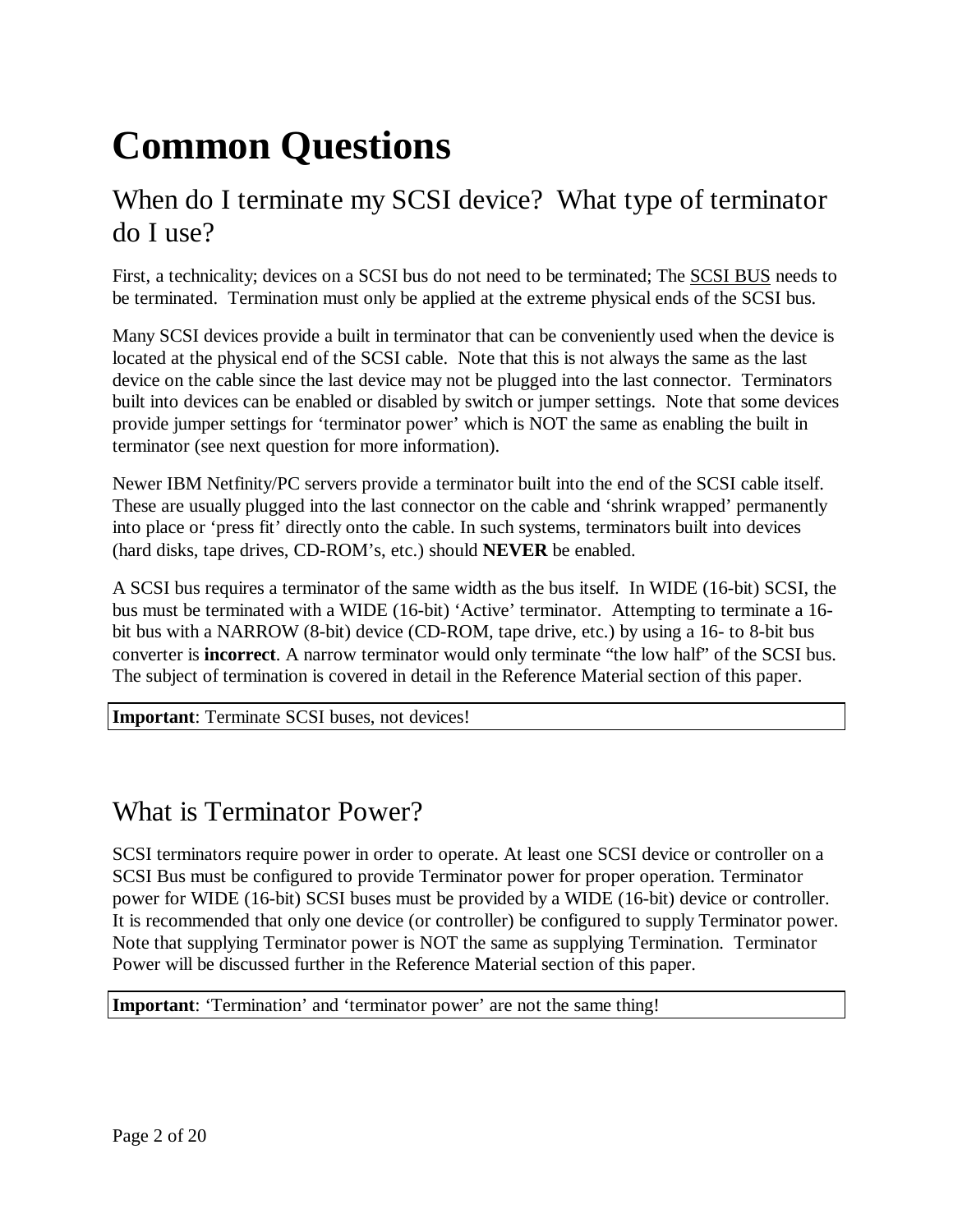## Where do I put new options on the cable? Is the order on the cable important?

Options can be placed anywhere on the SCSI cable as long as the bus remains properly terminated. Each connector on the SCSI bus is equivalent to any other connector on the same bus. The order in which devices are attached to the cable is irrelevant. Each device is uniquely identified by an 'ID' value that is set via jumpers on the device and **NOT** by its physical position on a cable. In the case of a disk hot swap back plane, SCSI ID's are assigned by hardware on the back plane and correspond to the location where the device is 'plugged in' (refer to your user manual that came with your server for more information).

**Important**: Priority is controlled more by the SCSI ID than the physical location on the bus.

## When can I use a bus width converter?

A bus width converter can be used to attach a NARROW (8-bit) device to a WIDE (16-bit) SCSI bus. The 8-bit device being adapted to attach to a 16-bit bus must NOT be supplying bus termination or terminator power (and not plugged into the last physical connector). Bus width converters are NOT supported on a SCSI bus running at Ultra Speeds. Using a bus width converter to attach a WIDE (16-bit) device to a NARROW (8-bit) bus is NOT recommended and may not function properly. It is important to note that a bus width converter is **not** a terminator.

**Important**: Never terminate a 16-bit bus using an 8-bit device!

## How do external devices affect internal devices? or

#### Can I add an external 8-bit device to a 16-bit SCSI adapter?

The PCI Fast/Wide Ultra SCSI adapter is an example of a single channel SCSI adapter that allows device connection both inside and outside the system on a single (same) SCSI bus. Since only one SCSI bus is present, 'ID' values must be unique across all devices (both internal and external) that are attached to the adapter. Ultra speeds are NOT supported on such a configuration since cable lengths will violate limits. Extreme care must be taken when mixing internal and external devices on such a controller. Such a configuration has limitations and complexities in performance, termination, cable length, and topology. Valid examples for this type of configuration are explored in the Reference Material section of this paper.

**Important**: Ultra speeds are not supported when both internal and external devices are on the same bus.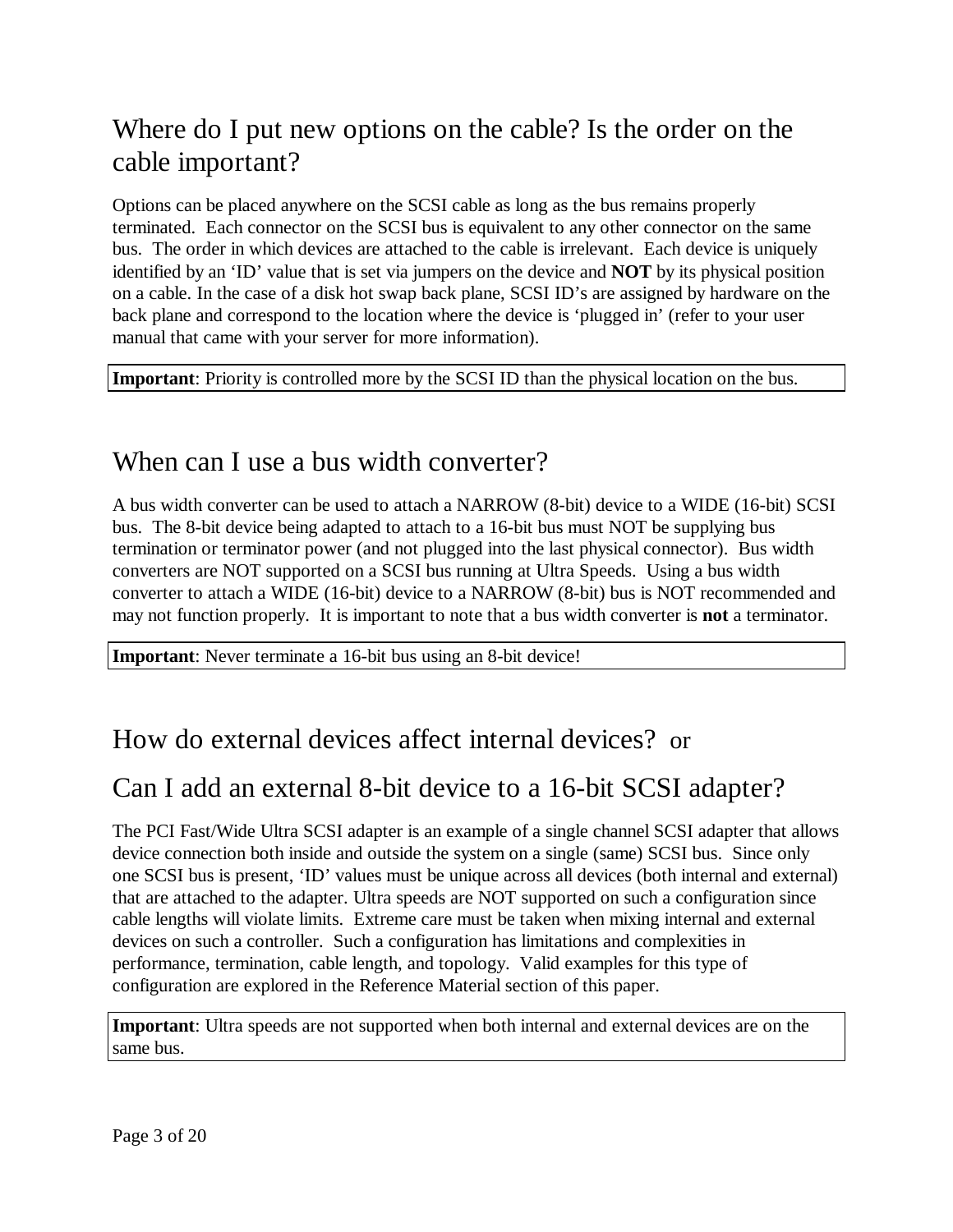## Can I put faster and slower devices on the same cable? Do the slower devices slow down the faster devices?

Devices of any speed may be placed on a single SCSI bus without degrading the speed of the faster devices. During the boot process, each device on the SCSI bus goes through a process of 'negotiation' with the SCSI adapter to determine what transfer speed, bus width, and synchronous offset will be associated with that device. The adapter 'remembers' each device's parameters and uses them whenever communicating with that device. While slow devices do not affect the *speed* of faster devices, they may affect the *latency* or time that a device must wait for access to the bus. A grossly slower device (such as a scanner) attached to a bus full of hard disk drives would be an inefficient configuration. The disk drives would all run at their high data rate but the scanner would have the potential of monopolizing the bus for longer periods of time (due to their slow transfer time) thus making the disk drives 'wait' for access to the bus. This, of course, is an extreme example for illustrating a point. For best possible performance, avoid mixing slow devices on the same SCSI bus as disk drives.

**Important**: Each SCSI device negotiates its own speed with the controller during the boot process. The SCSI bus transfer rate does not default to the speed of the slowest device.

## Will my configuration support "ULTRA" speed?

Ultra capability of a SCSI subsystem is quite configuration dependent. Ultra speed requires high signal quality levels. Cable length, number and type of attached devices, cable routing, and termination are major factors in signal quality. Guidelines for Ultra capability are explored in the Reference Material section of this paper.

**Important**: To operate at ultra speed, you must meet several strict guidelines.

#### Which SCSI Options will work in my IBM server?

Please refer to the 'compatibility' web page located at http://www.pc.ibm.com/us/compat/.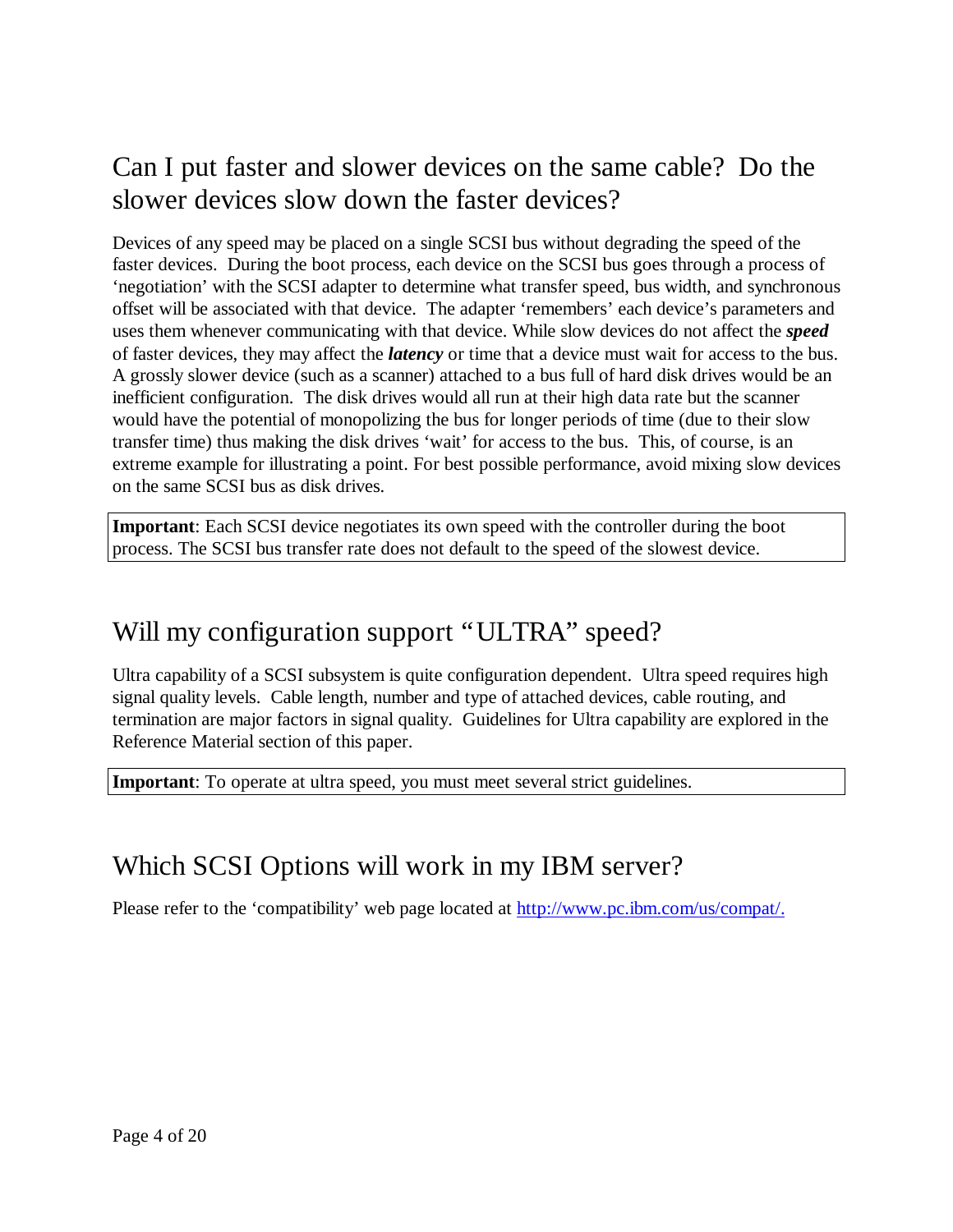## **Reference Material**

## **History**

The SCSI standard defines the physical and electrical parameters of a parallel I/O bus used to connect computers and peripheral devices in a daisy-chained fashion. It further defines a set of commands, messages and status information as well as a specific protocol for the exchange of such items. The standard defines support for devices such as disk drives, tape drives, and CD-ROM drives. The original SCSI standard (ANSI X3.131-1986) was approved in 1986. SCSI-2, the second-generation SCSI standard yielding performance and functionality enhancement was approved in January 1994. Currently, further improvements are being developed in the SCSI-3 standard.

## Background

The SCSI-1 standard and its addendum defined an 8-bit bus width and 5 MHz bus speed that resulted in 5MB (million bytes) per second maximum transfer rate with a maximum cable length of 6 meters. The SCSI-1 standard contained many optional commands and features that made device interoperability difficult.

SCSI-2 addressed the interoperability problem of SCSI-1 by defining a set of 18 basic SCSI commands called the Common Command Set (CCS) which would become the minimum set of commands supported by all peripherals. This provided a level of compatibility unrealized with SCSI-1. In addition to formal support for CCS, SCSI-2 provided enhanced performance and reliability options and additional definitions for other devices such as CD-ROM drives, tape drives, removable drives, and optical drives. SCSI-2 enabled a number of enhancements:

- **Fast SCSI:** This high-speed transfer protocol doubles the maximum speed of the bus to 10 MHz, resulting in a 10MB per second transfer rate on the standard 8-bit bus but with a cable length reduction to 3 meters.
- **Wide SCSI:** Widening the bus to 16-bits provided two distinct advantages. It doubled the amount of data that could be transferred per cycle, which resulted in 10 MB per second transfer rate with SCSI-1 bus speed. In addition it allowed 16 devices per SCSI bus vs. the 8 device maximum for SCSI-1.
- **Fast and Wide SCSI:** Combining the 16-bit data transfer capability of Wide SCSI with the 10 MHz data rate of FAST SCSI resulted in a blazing 20 MB/sec transfer rate with up to 3 meters of cable.
- **Active Termination:** Termination is an important technical consideration in setting up a SCSI bus. SCSI-2 defined the use of active termination, which provides reliable termination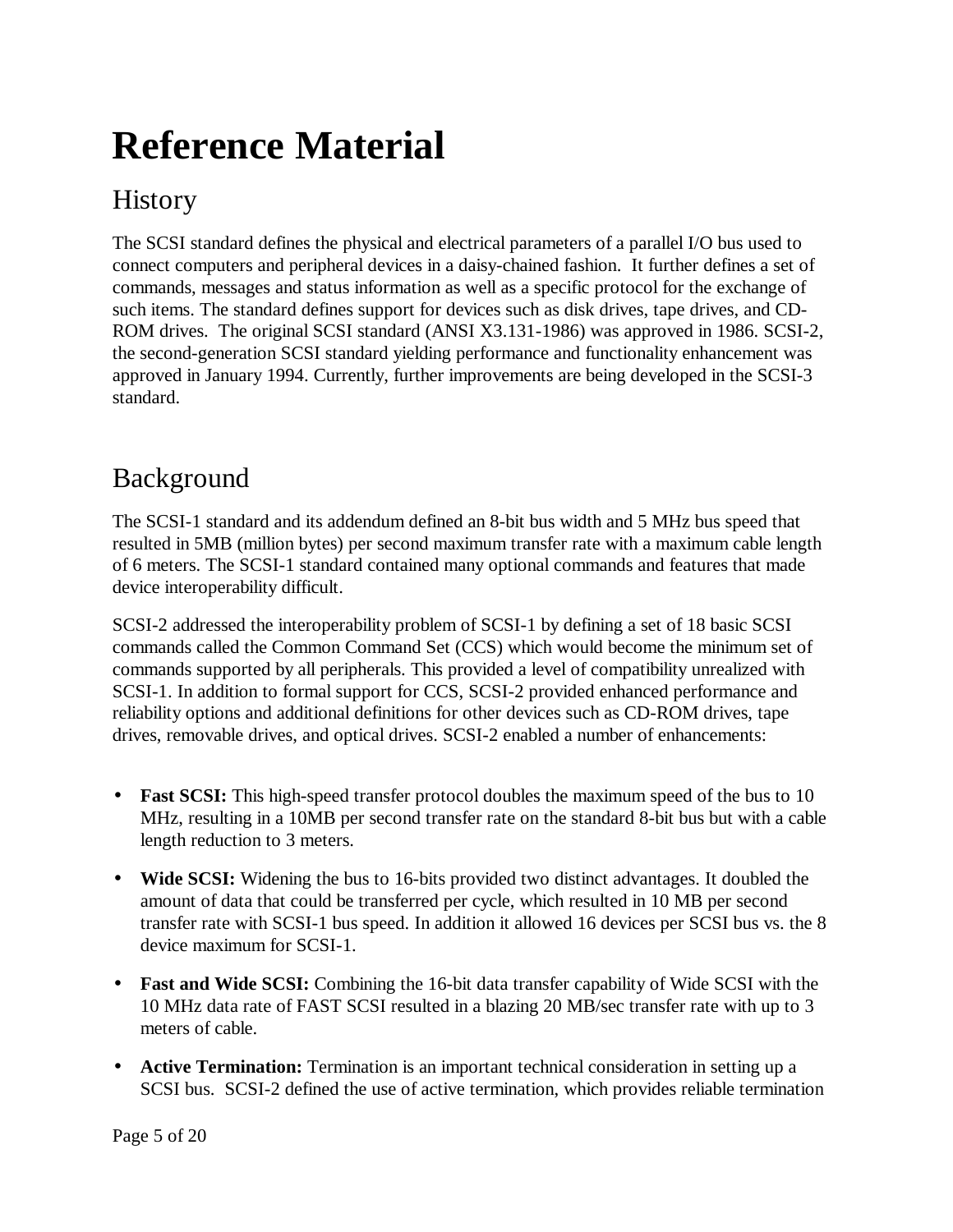of the bus signals at the higher FAST bus speed. SCSI-1 used a less expensive but poorer passive termination which was unacceptable for FAST bus speeds. In depth coverage of termination is provided in a dedicated Termination section later in this paper.

- **Tagged Command Queuing:** One of SCSI's strengths is its ability to send multiple commands to a device without waiting for a previous command to complete. This capability provides several benefits. A device without queuing capability will always have idle time between the completion of its last command and the receipt of its next command. Queuing eliminates this idle time by allowing the next command to be ready for execution upon current command completion. Queuing allows commands to be completed 'out of order'. Out of Order execution allows a device such as a disk drive to optimize its head movements based on knowledge of queued commands.
- **Differential:** Differential SCSI is an optional electrical specification for the SCSI bus. Differential busses and devices are incompatible with the 'Standard' and much more common *'single ended'* busses. Differential SCSI is less susceptible to noise and allows for greater cable lengths but at substantial cost. PC Server and Netfinity typically do not use Differential SCSI. Differential SCSI should not be confused with what is currently being called Low Voltage Differential SCSI (LVDS) which is a new twist on Differential but which is compatible with *'single ended' (see Ultra-2 SCSI)*.

It is important to note that one of the important criteria for SCSI-2 was backward compatibility with SCSI-1 products. A large percentage of SCSI-1 disk drives and controllers available prior to the ratification of SCSI-2 implemented the CCS command set and thus were SCSI-2 compliant devices*. It is a very common misconception that the SCSI bus transfer rate defaults to the rate of the slowest device connected to it. The fact is that each device reaches an 'agreement' with the controller through a process called 'negotiation' where bus speeds and bus widths are agreed upon.*

 The unratified SCSI-3 specification is further addressing performance. Many products exist that support these advanced features.

- **Ultra SCSI:** This further redoubles the SCSI bus speed to 20MHz but with a reduction to 1.5 meters of maximum cable length.
- **Wide Ultra SCSI:** Coupling the double bus speed of Ultra with Wide resulted in a 40MB per second maximum transfer rate with a maximum of 1.5 meters of cable.
- **Ultra-2 SCSI:** This is sometimes referred to as LVD or LVDS SCSI. This further redoubles the SCSI bus speed to 40MHz but with a new electrical interface and termination requirement. The LVD (Low Voltage Differential) signaling interface provides the signal quality of Differential but with a compatibility mode that allows interoperability with non LVD drives or controllers. In this compatibility mode all LVD advantages such as longer cable distance and higher bus speed are forfeited. Cable limitations for Ultra-2 are not clear at this time but substantial improvements are expected.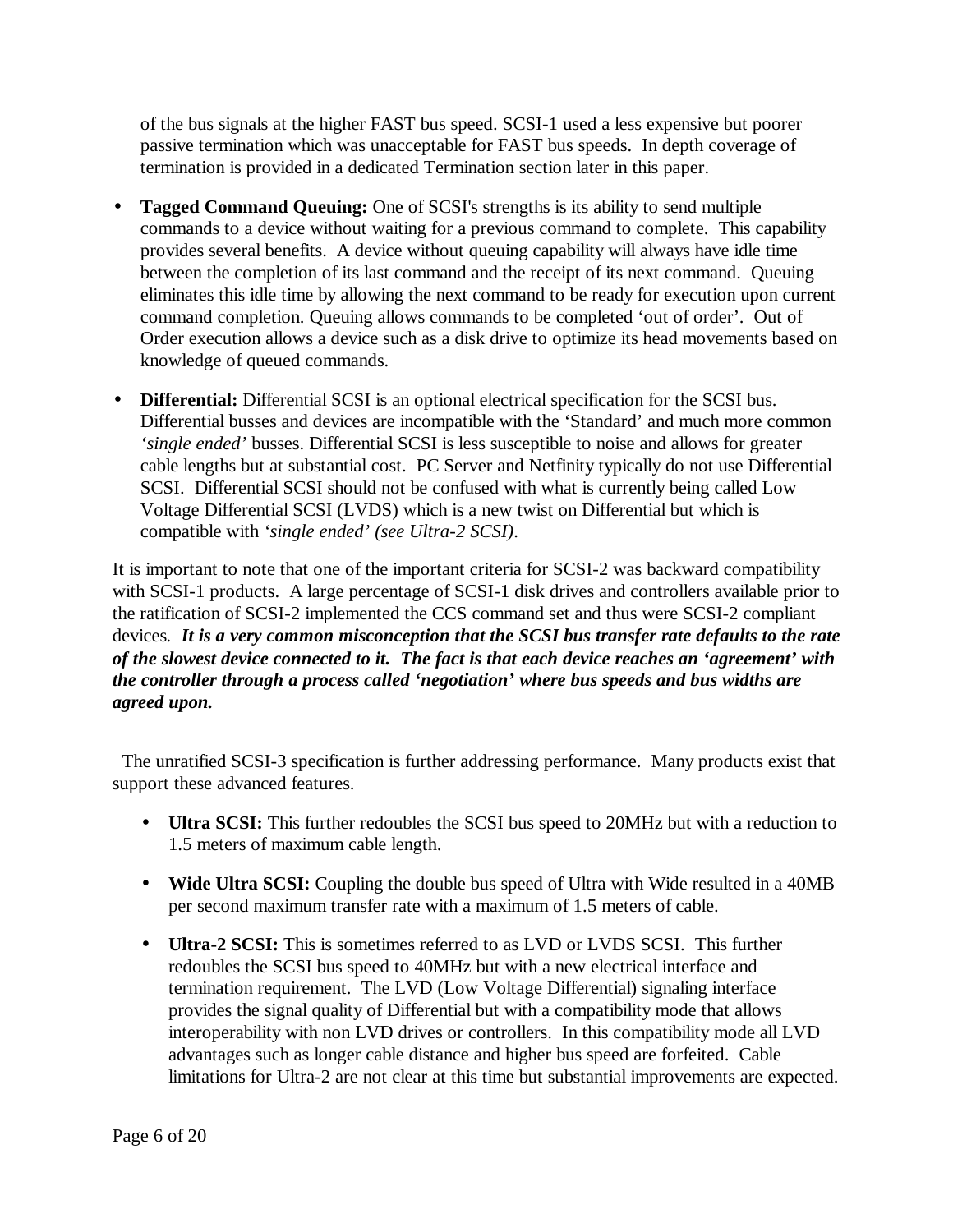• **Wide Ultra-2 SCSI:** Coupling the redoubled bus speed of Ultra 2 with Wide results in an 80MB per second maximum transfer rate.

| <b>Bus Name</b>    | Max Data Rate       | Max Bus<br>Speed | <b>Bus Width</b>            | Max Total<br>Cable Length |
|--------------------|---------------------|------------------|-----------------------------|---------------------------|
| SCSI 1 or 2        | 5 MB/sec            | 5 MHz            | 8-bits (1 Byte)             | 6 Meters                  |
| l FAST             | 10 MB/sec           | <b>10 MHz</b>    | 8-bits (1 Byte)             | 3 Meters                  |
| I FAST WIDE        | $20 \text{ MB/sec}$ | 10 MHz           | 16-bits $(2 \text{ Bytes})$ | 3 Meters                  |
| <b>ULTRA</b>       | 20 MB/sec           | 20 MHz           | 8-bits (1 Byte)             | 1.5 Meters                |
| ULTRA WIDE         | 40 MB/sec           | 20 MHz           | 16-bits $(2 \text{ Bytes})$ | 1.5 Meters                |
| ULTRA <sub>2</sub> | 40 MB/sec           | 40 MHz           | 8-bits (1 Byte)             | 25 Meters                 |
| ULTRA 2 WIDE       | 80 MB/sec           | 40 MHz           | 16-bits $(2 \text{ Bytes})$ | 25 Meters                 |

Table 1: SCSI Bus Widths and Data Rates

NOTE: The 'Max Total Cable Length' includes ALL cables on the SCSI bus (internal, external, and wire traces on the controller card (assume 6-12 inches for the controller card)). SCSI bus "Repeaters" may be used to extend cable lengths beyond these specified lengths.

#### The SCSI Bus

The SCSI bus has two physical 'variations' or 'widths'. The 8-bit (or Narrow) SCSI bus is made up of a single byte (8-bits) of data and a set of control signals. It is cabled by a 50 pin cable. The 16-bit (or WIDE) SCSI bus is an extension of the 8-bit (or Narrow) bus containing all the same signals plus an additional byte of data. It is cabled by a 68 pin cable.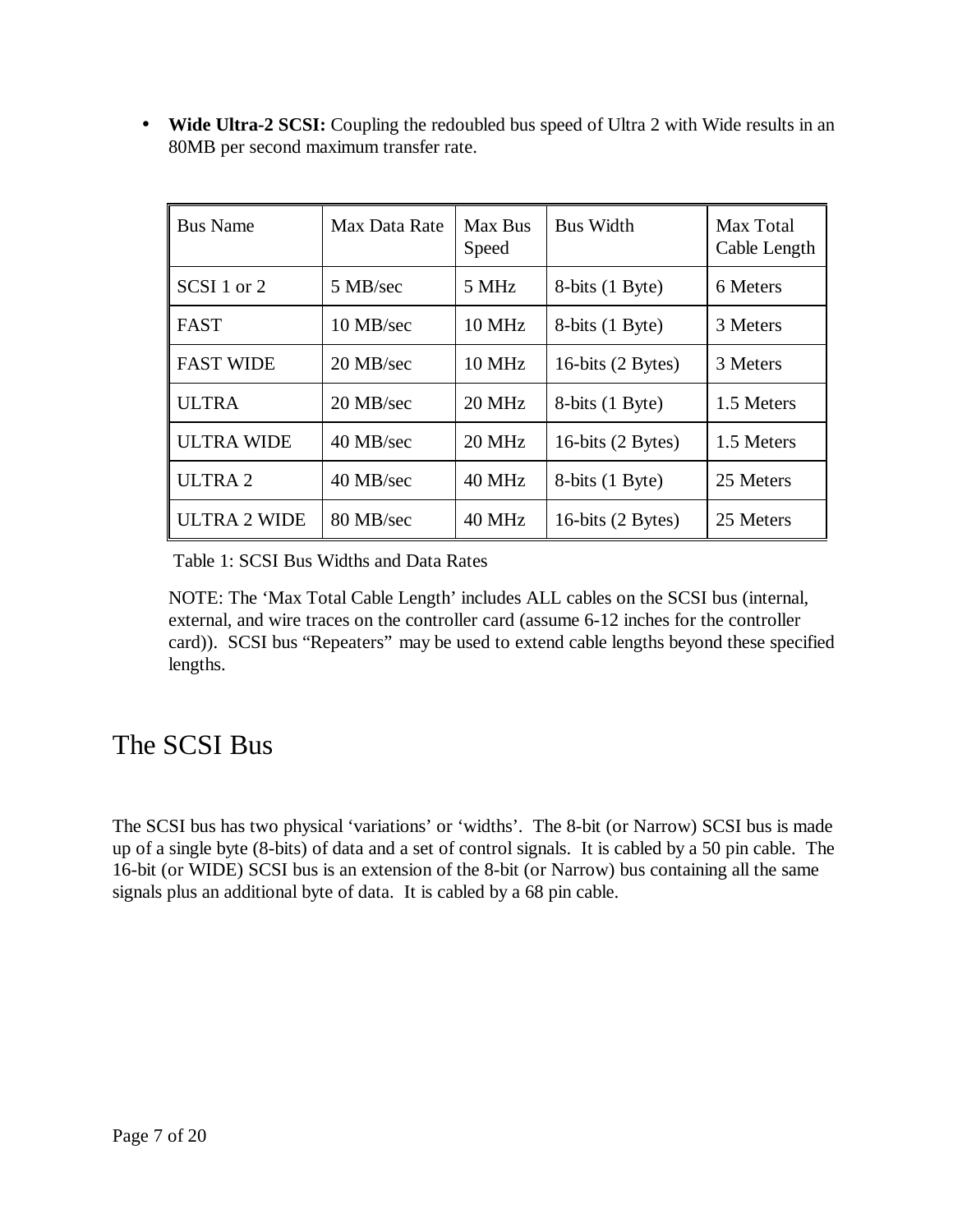

## SCSI ID's

SCSI ID's are used to uniquely identify each device on the SCSI bus. A SCSI bus may have as many ID's as the number of bits in the width of the bus. An 8-bit (or Narrow) SCSI bus has 8 possible ID's ranging in value from 0 to 7; while a 16-bit (or WIDE) SCSI bus has 16 possible ID's ranging in value from 0 to 15. Devices may be assigned any ID in the range but controllers should be limited to ID's 0 through 7 to insure proper operation with any 8-bit (or Narrow) devices that might be installed. The default ID assigned to the host adapter and boot device varies with adapter implementation (see your controller documentation for more information).

ID values not only identify the device or controller but also determine the 'priority' that a device or controller receives on the bus. ID's 0-7 are the highest priority with 7 being the highest; followed by 8-15 with 15 being the highest. SCSI ID priority is as follows:

**Important**: SCSI ID's define priority, not physical location on the cable.

HIGH ------------PRIORITY----------------LOW

7 6 5 4 3 2 1 0 15 14 13 12 11 10 9 8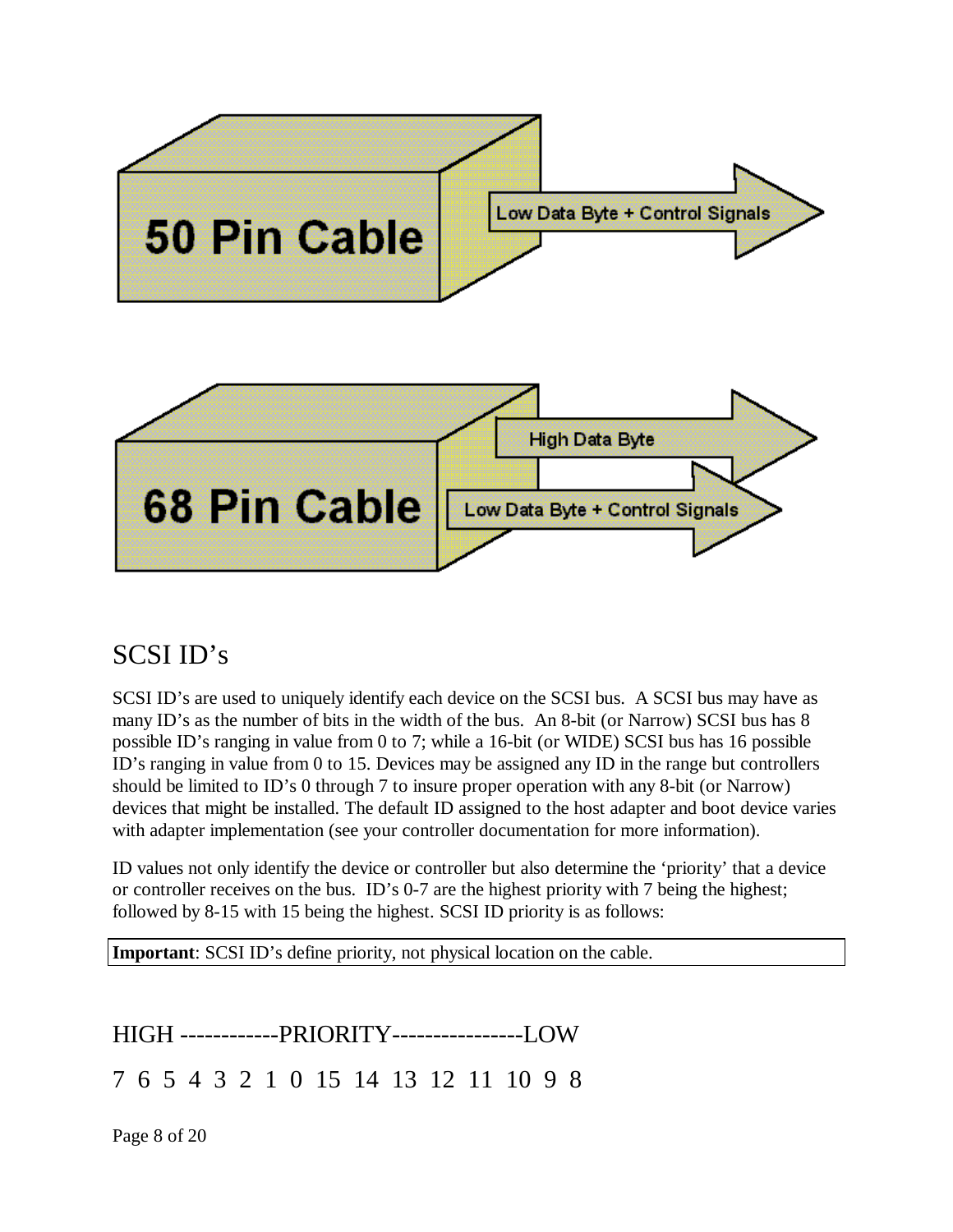#### Termination

Termination is an extremely important requirement of the SCSI bus. It is beyond the scope of this paper to explain the technical aspects as to why termination is required but it should be stressed that it is extremely important to the proper operation and reliability of a SCSI configuration. High-speed SCSI busses require high quality signals. Termination directly affects the 'quality' of the electrical signals on the SCSI bus (especially at the higher speeds). Furthermore, the quality of the signal directly affects the reliability of SCSI bus operation.

SCSI termination comes in two variations; Passive and Active. Passive termination uses very simple resistor networks powered directly by the "Term Power" signal on the SCSI bus. Such a configuration worked in SCSI-1 configurations but is unacceptable in today's high-speed SCSI configurations. Active termination was introduced in the SCSI-2 standard. Active termination uses voltage regulation in addition to a different resistor network connection to achieve superior transmission characteristics.

SCSI termination also comes in two 'sizes': Narrow (8-bit) and Wide (16-bit). The Narrow terminator is a 50 pin device and only terminates the Low Data byte and bus control signals. The Wide terminator is a 68 pin device and terminates the Low Data byte and the bus control signals that make up a Narrow bus, plus the additional High Data byte of Wide SCSI.

Termination of a SCSI bus is achieved by placing special termination circuits at both ends of the bus. Termination must not be applied at any other points on the SCSI bus. More than two terminators on a SCSI bus may overload the electrical drivers of the devices and result in damage. Improper termination can manifest itself in various ways, most of which occur intermittently!

**Important**: Every SCSI bus must have 2 terminators (no more, no less); one at both physical ends of the bus.

Properly terminating a SCSI bus is probably one of the most confusing aspects of SCSI. One of the most common misconceptions is that *devices and controllers* are what require termination. It is the *SCSI bus* that must be terminated, **not** the *device*. One 'buzz phrase' that is used in SCSI circles is *'Terminate busses, not devices'*.

In general, Terminators exist in several forms.

- Built into devices or controllers
- Assembled permanently onto cable end
- Plug in's for last cable connector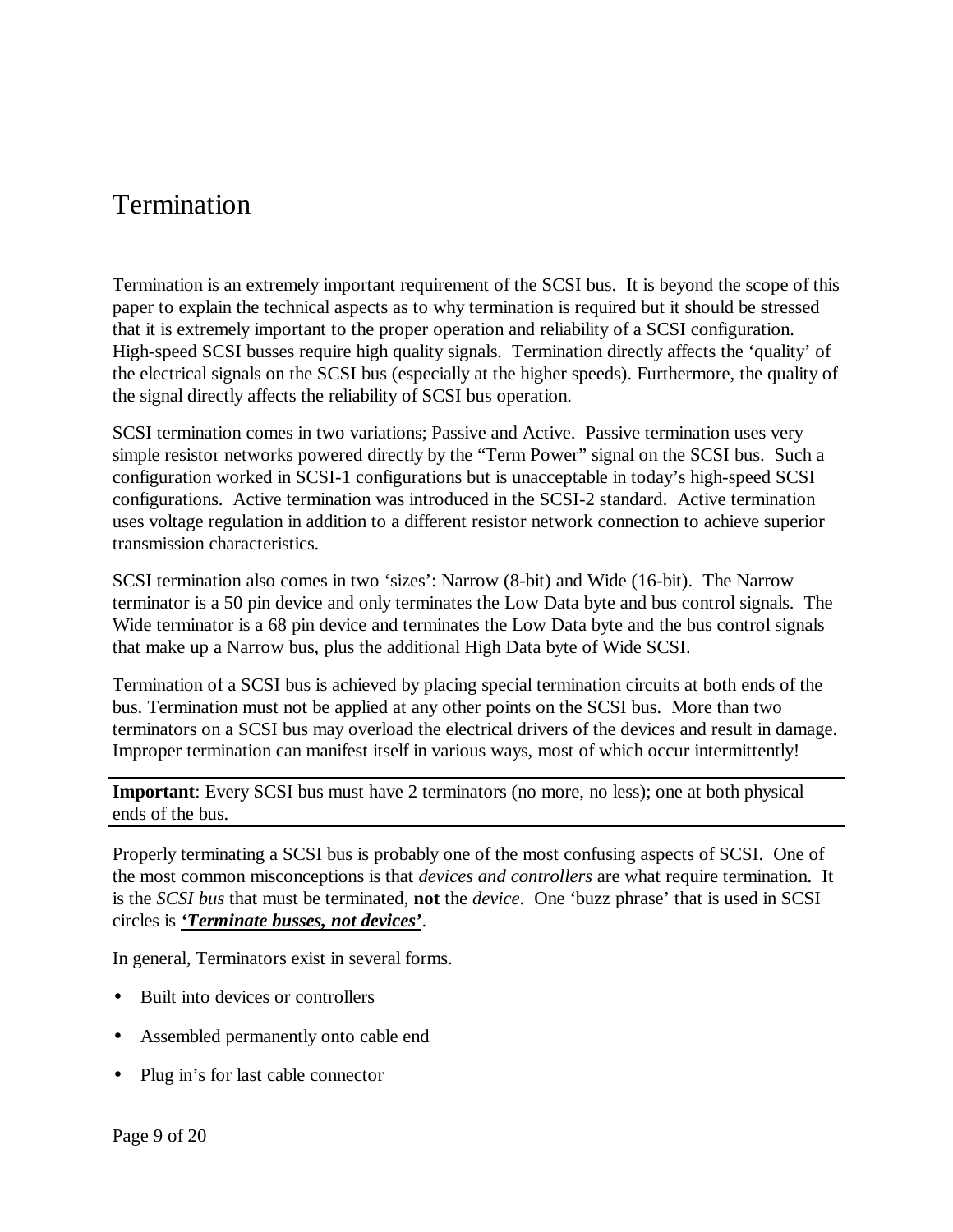• Built into external bus width converters

## Terminating the PCI Fast/Wide and PCI Fast/Wide Ultra Adapters

The PCI Fast/Wide and Fast/Wide Ultra adapters provide three connectors on which SCSI cables can be attached.

- 68 Pin External
- 68 Pin Internal
- 50 Pin Internal

A **maximum** of two (out of the three) connectors may have cables attached in a valid configuration. The following diagram shows how the SCSI bus connectors and terminators are logically configured.

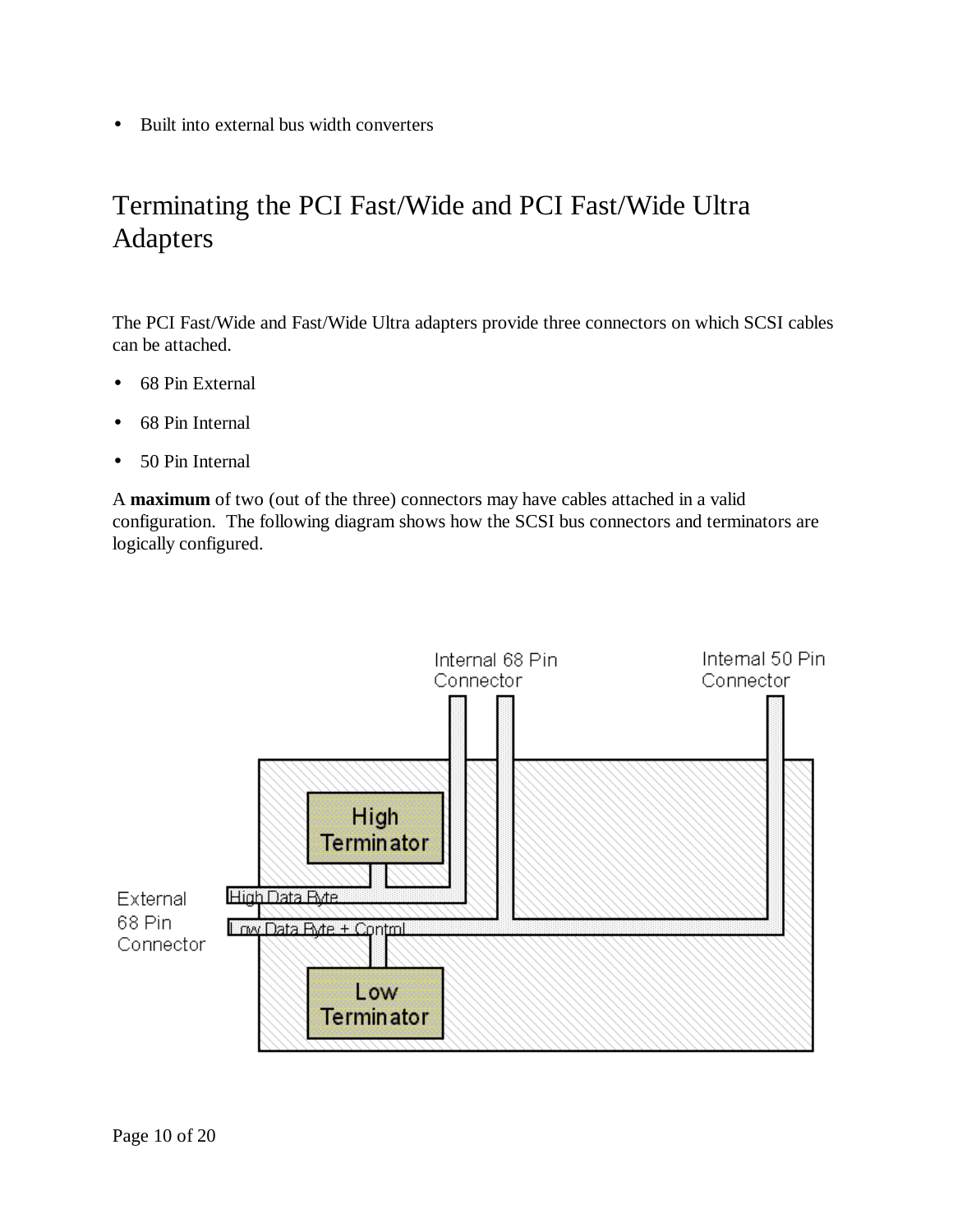Both the PCI Fast/Wide and PCI Fast/Wide Ultra adapters contain built-in SCSI bus terminators for use when the adapter is at one physical end of the SCSI bus (i.e. you are using only internal or only external devices). The design of the controller allows for individual control of the low and high bus portions of the terminators.

Individual control of the high and low portions of the terminator is required due to the capability of the controller to support both Wide and Narrow SCSI cables on a single SCSI bus. When a Wide and Narrow cable are simultaneously attached to the controller, the high and low portions of the SCSI bus are in different 'configurations'. The following diagram illustrates this situation:



In addition to manual control, the PCI Fast/Wide Ultra adapter provides an "automatic" termination mode that properly configures the low and high bus terminators based on which connectors have SCSI cables attached. The Automatic mode should always be selected for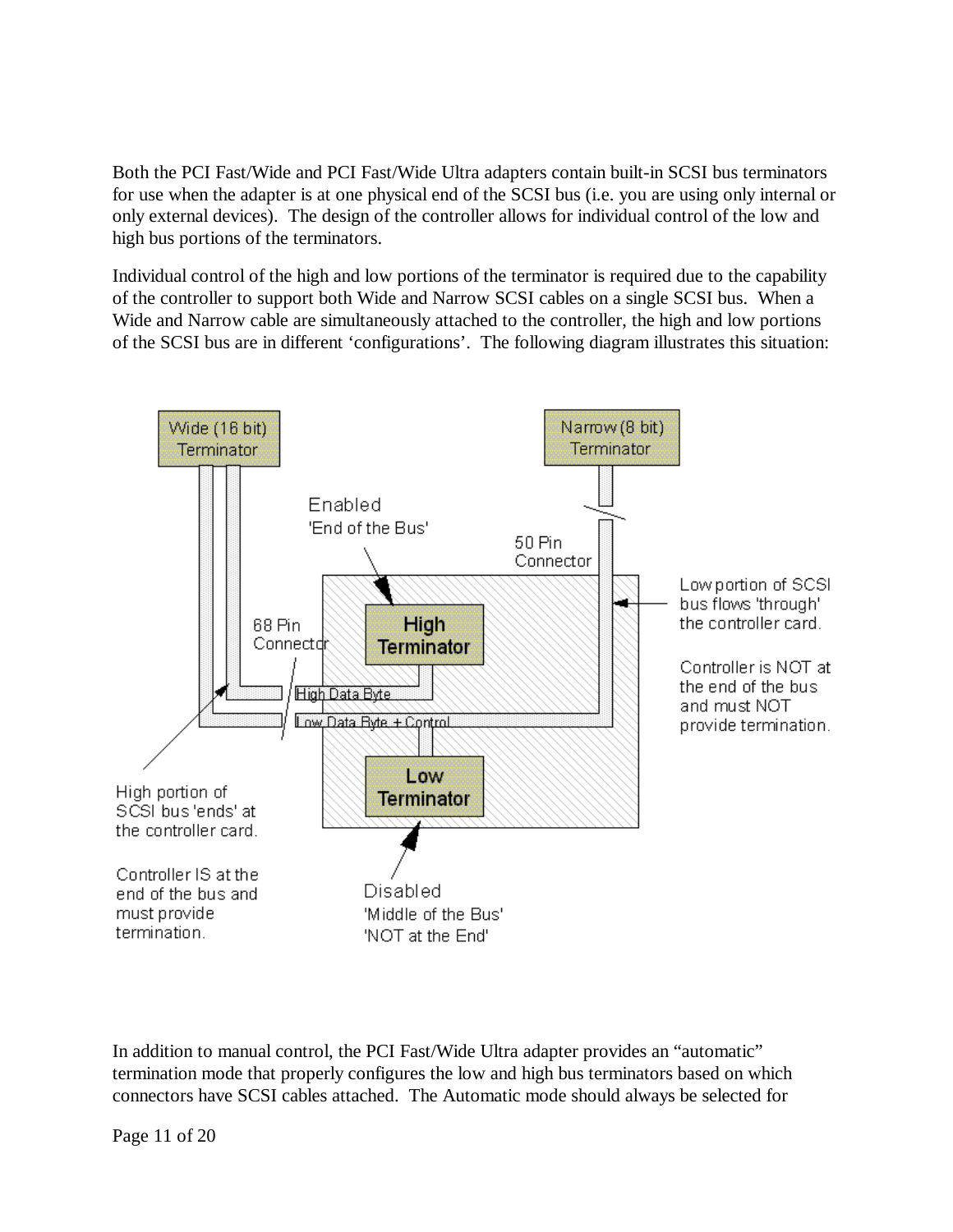normal operation. With the PCI Fast/Wide adapter, the high and low terminators must be configured manually.

The following table indicates the proper settings for the High and Low bus terminators. These are the settings that result from use of 'automatic' termination mode on the PCI Fast/Wide Ultra adapter:

| External 68 pin       | Internal 68 pin       | Internal 50 pin       | <b>High</b>     | Low             |
|-----------------------|-----------------------|-----------------------|-----------------|-----------------|
| <b>Connector Used</b> | <b>Connector Used</b> | <b>Connector Used</b> | Terminator      | Terminator      |
| Yes                   | <b>No</b>             | <b>No</b>             | <b>Enabled</b>  | <b>Enabled</b>  |
| No.                   | Yes                   | <b>No</b>             | <b>Enabled</b>  | <b>Enabled</b>  |
| <b>No</b>             | <b>No</b>             | Yes                   | <b>Enabled</b>  | <b>Enabled</b>  |
| Yes                   | Yes                   | No                    | <b>Disabled</b> | <b>Disabled</b> |
| No.                   | Yes                   | Yes                   | <b>Enabled</b>  | <b>Disabled</b> |
| Yes                   | No.                   | Yes                   | <b>Enabled</b>  | <b>Disabled</b> |

#### Terminator Power

The SCSI standard defines a 'signal' on the SCSI cable, which supplies power for the terminators. At least one SCSI controller or device must be configured to provide terminator power to this cable wire.

**Important**: SCSI terminators require power in order to operate. A SCSI bus may be properly terminated, but still not function properly if Terminator Power is not supplied.

Each supplier of Terminator Power must provide isolation and current limiting protection for safety reasons. This is usually done with diodes and fuses or circuit breakers.

Many devices have jumpers or switches to enable or disable the supplying of Terminator Power. Terminator Power is often abbreviated as Term Power or T Power. See your option documentation for details.

It is recommended that controllers always be configured to supply Terminator Power if they offer such capability. Most controllers (ServeRAID, PCI Fast/Wide, PCI Fast/Wide Ultra) supply Terminator power by default. The PCI RAID Adapter (Mylex DAC960) does not supply Terminator power. Configurations with this controller require Terminator power to be supplied by a device other than the controller. See your user documentation for details.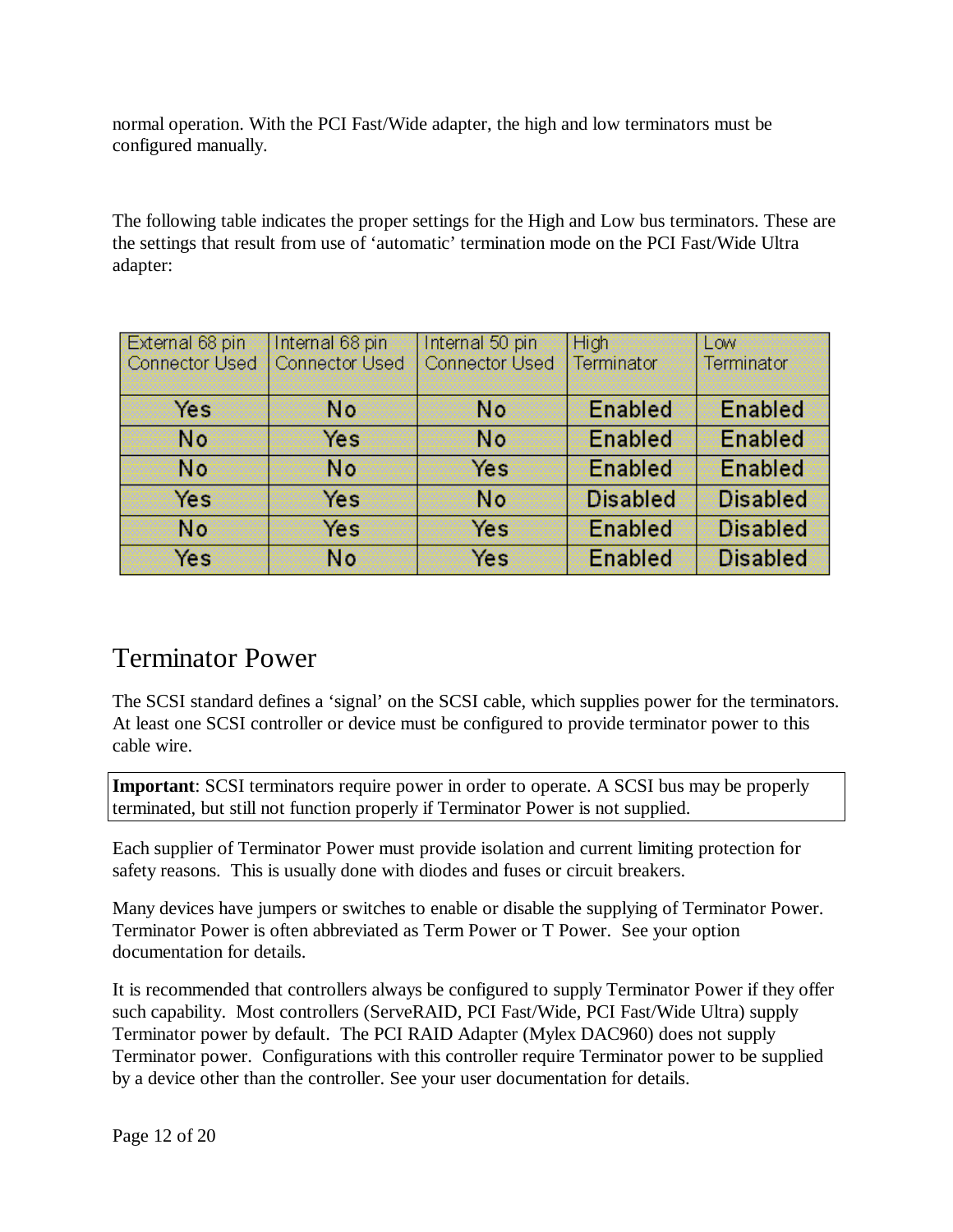It is recommended that a minimum number of controllers or devices supply Terminator power to a SCSI bus. This recommendation is made for safety reasons to reduce the maximum current that will be carried by the wire in the SCSI cable in the unlikely event of a short circuit condition.

A NARROW (8-bit) SCSI device must not be used to supply Terminator power to a WIDE (16 bit) SCSI bus. A Narrow device is only required to supply sufficient power to operate a pair of Narrow (8-bit) terminators. WIDE (16-bit) terminators require twice the power of their Narrow counterparts and would require more power than a NARROW device would provide. A WIDE (16-bit) device provides sufficient power for WIDE terminators.

Note that supplying Terminator power is NOT the same as supplying Termination. Both proper SCSI bus termination and Terminator power must be present for proper operation.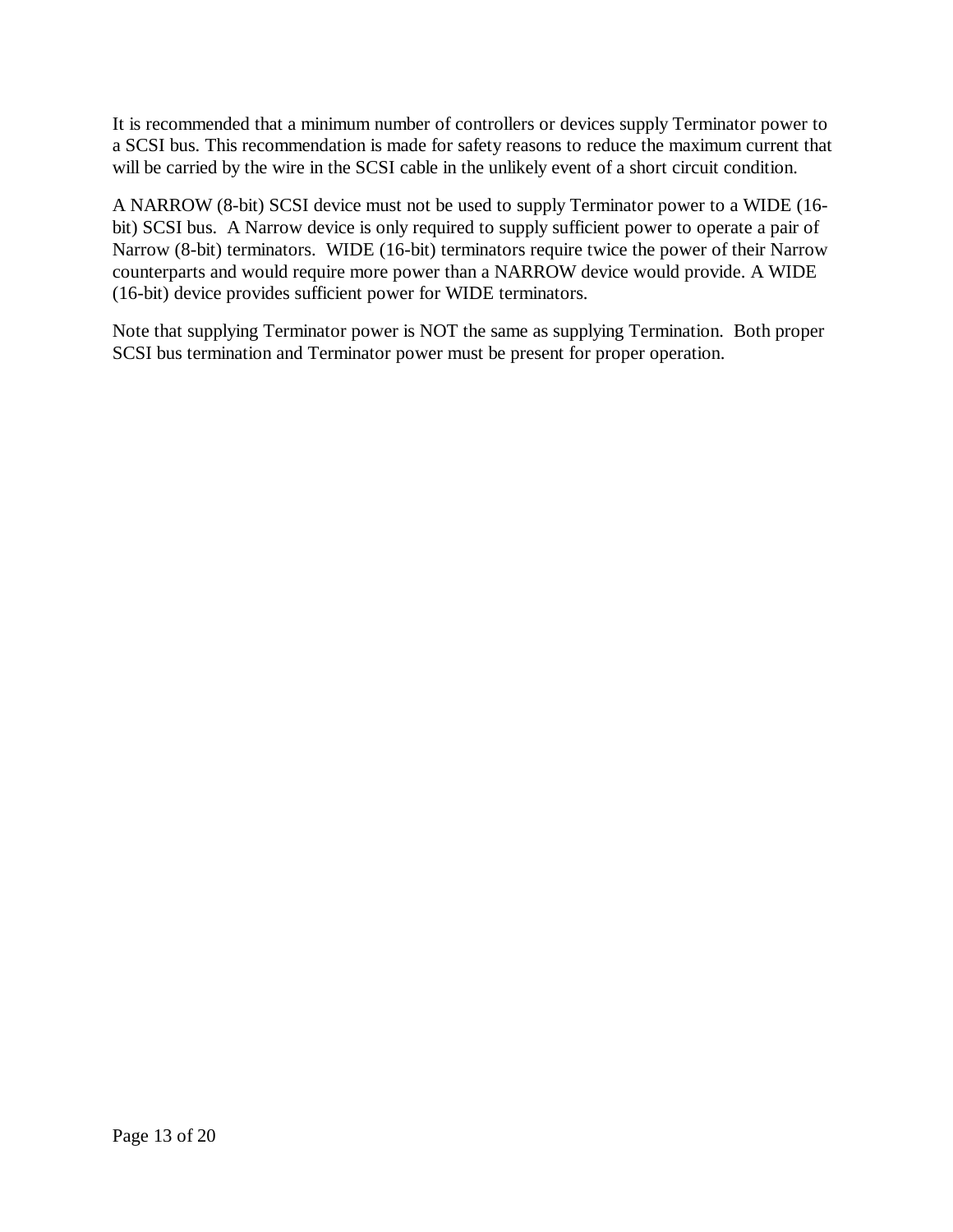#### Bus Width Converters

#### Internal 16 to 8-bit converter

An internal 16 to 8-bit converter is an industry standard component used to attach a Narrow (8 bit) device to a Wide (16-bit) SCSI Bus. This adapter has a 68 pin connector as its input and a 50 pin connector as its output. The converter 'plugs in' to the 8-bit device and to the 68-pin Wide SCSI ribbon cable. An 8-bit device connected to a 16-bit bus with this converter MUST NOT be used to provide bus termination (as this would only terminate 8 out of the 16 bits). Care must be taken to insure that the 8-bit device DOES NOT have termination enabled nor should it be configured to supply Terminator power. Ultra speeds are not supported on SCSI busses which have devices attached using a bus width converter.

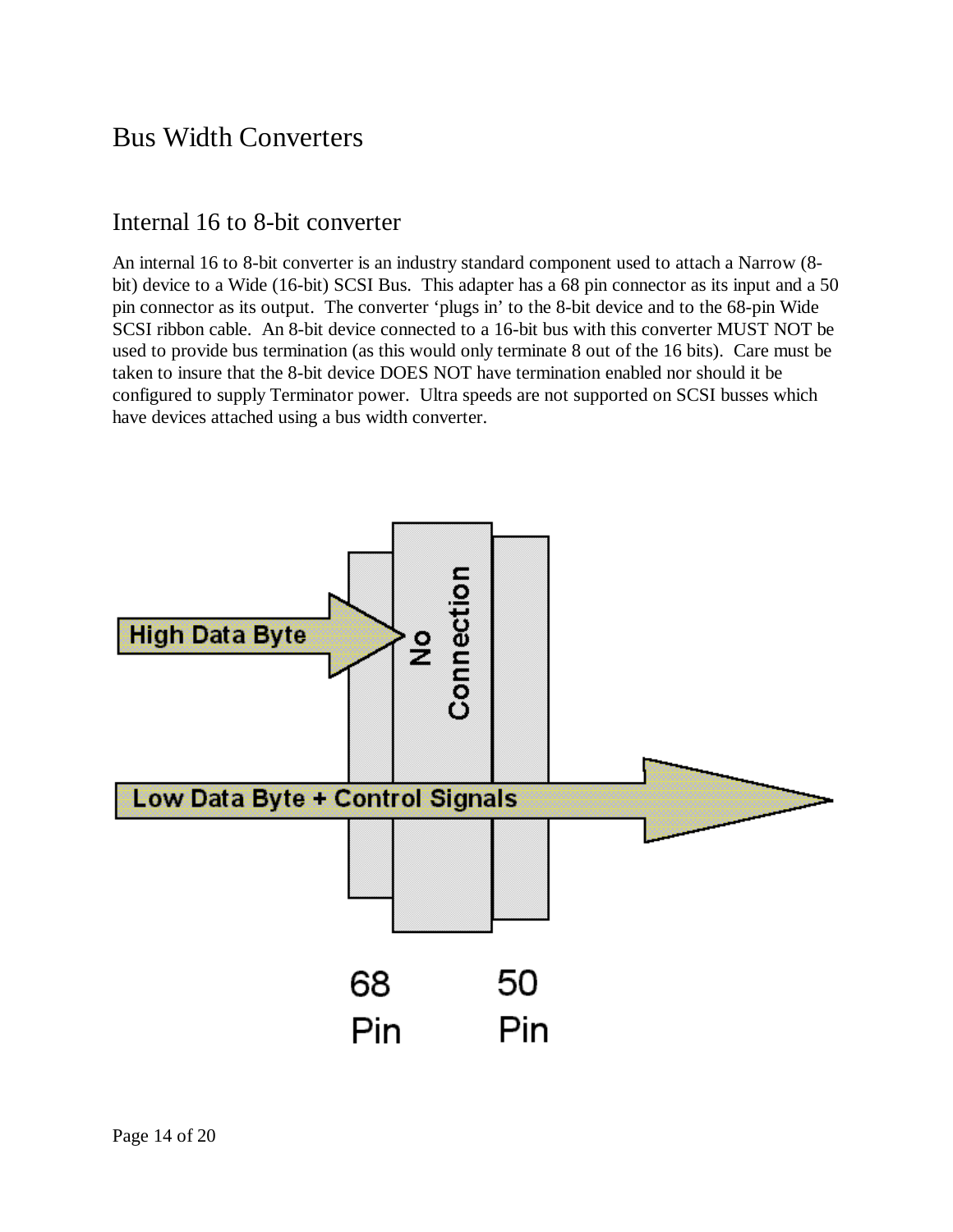#### External 16 to 8-bit converter

An external 16 to 8-bit converter is an industry standard component used to attach an external Narrow (8-bit) cable to an external Wide (16-bit) connector (on a controller or expansion unit). This adapter has a 68 pin male connector as its input and a 50 pin connector as its output. Note that this type of converter becomes the 'end' of the high byte portion of the Wide SCSI Bus and therefore MUST provide an ACTIVE terminator for these signals. Terminator power must be provided by a device (or controller) attached to the bus segment on the 68 pin side of the bus width converter. Ultra speeds are not supported on SCSI busses with devices attached using bus width converters. This component is not offered by IBM. Refer to your local cable vendor for more information.

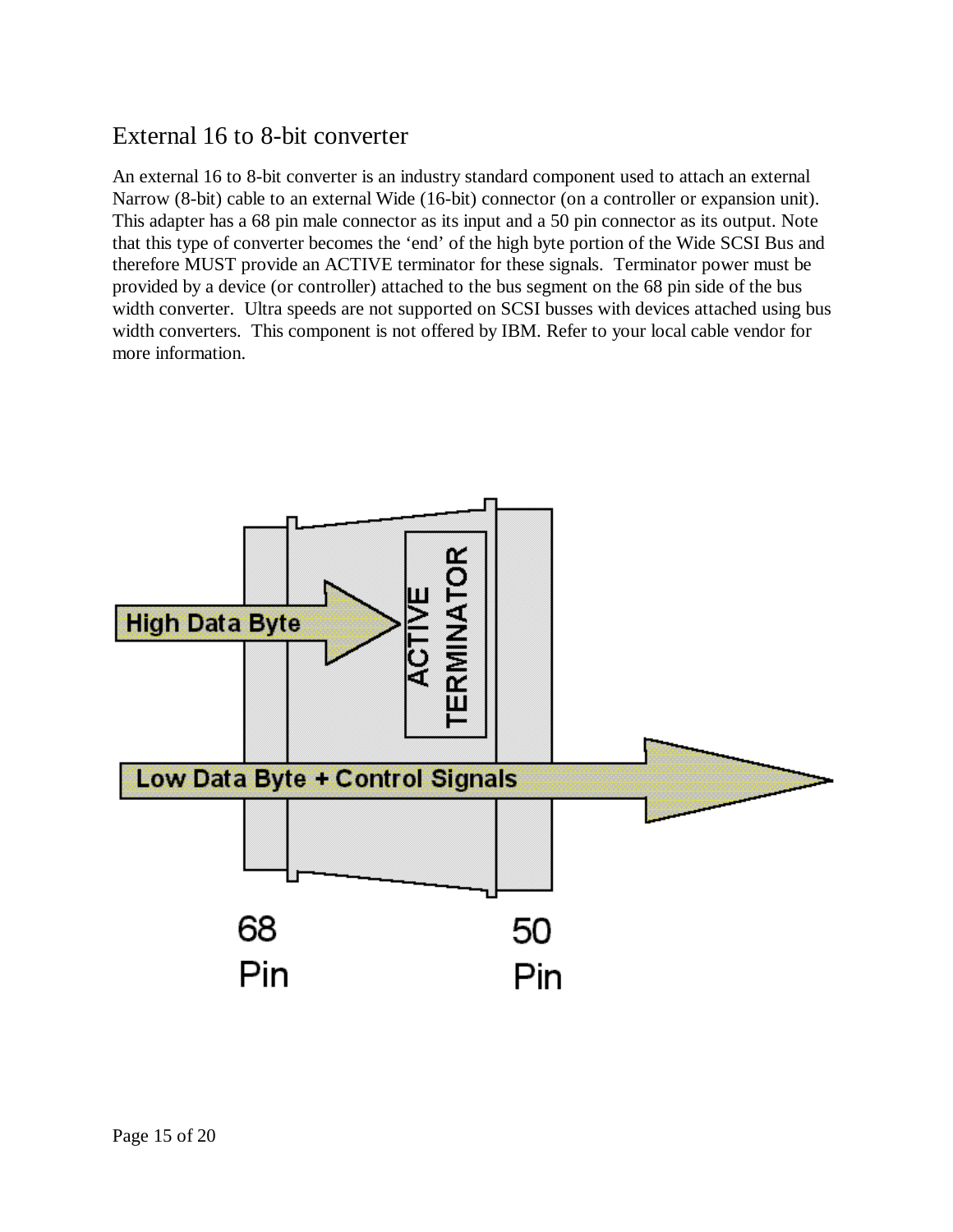## Configuration Examples

#### Valid External Examples

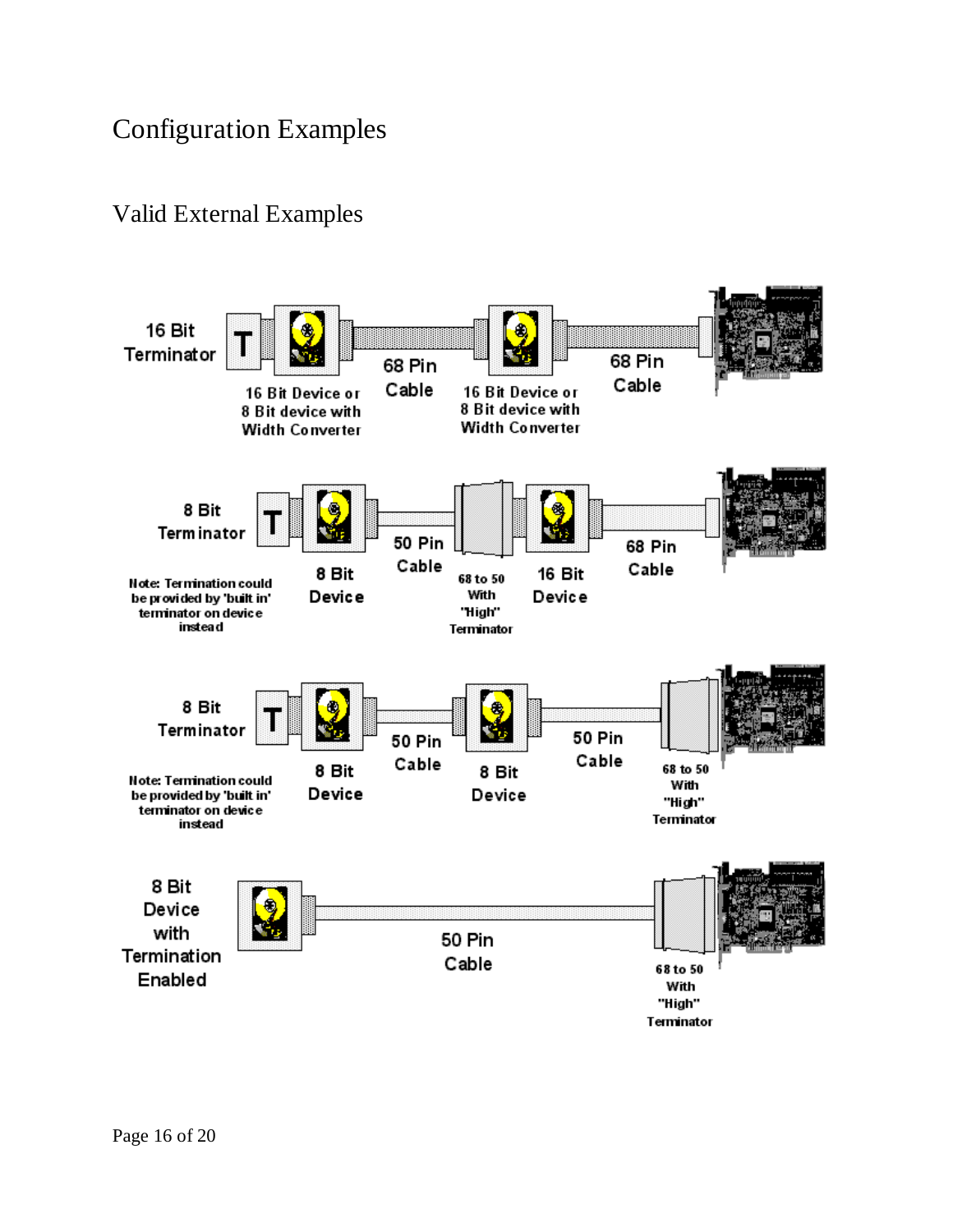#### Valid Internal Examples

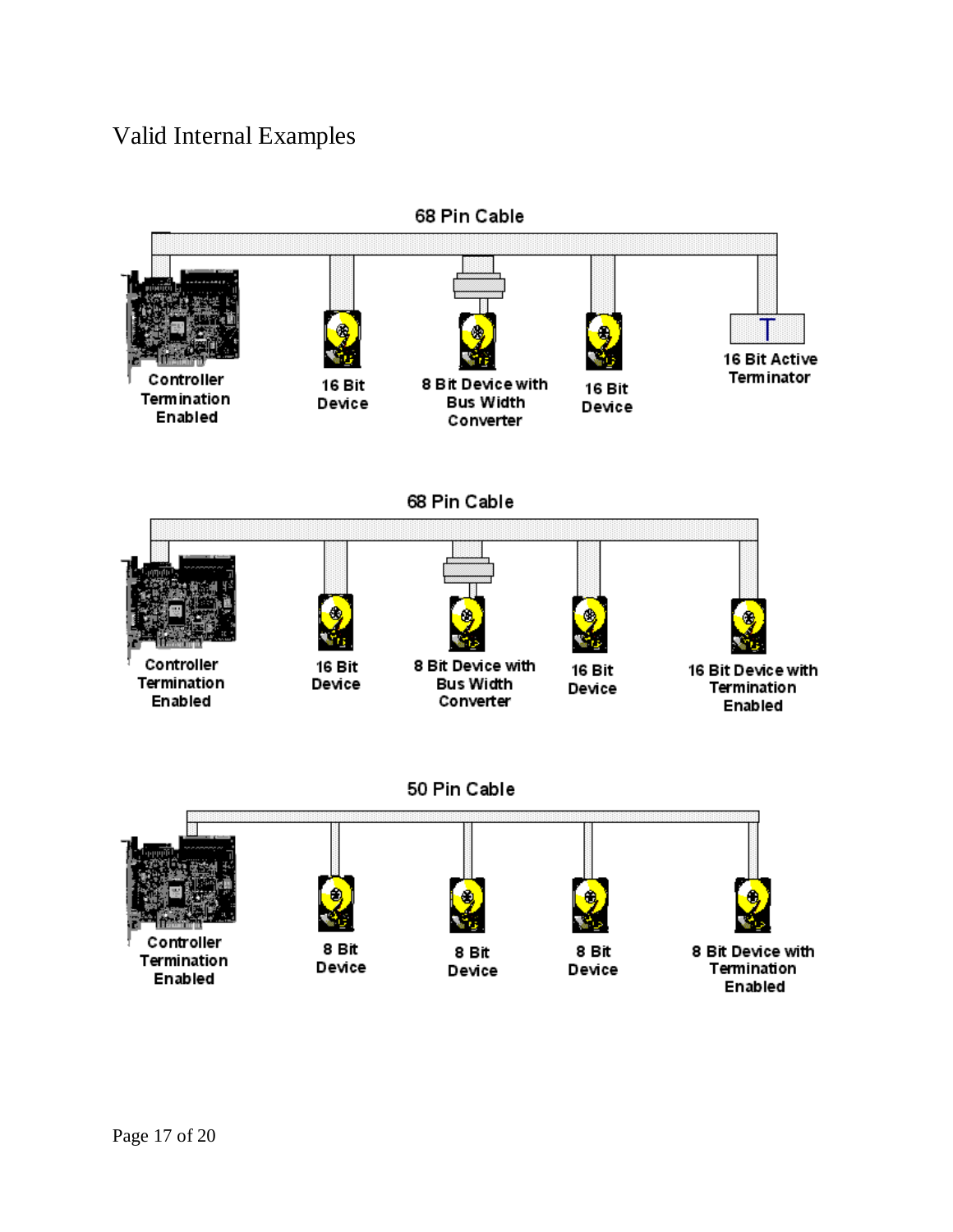#### Valid Mixed Internal and External Examples

Mixed internal and external configurations are supported only with the PCI Fast/Wide and Fast/Wide Ultra SCSI controller. This controller has three connectors which only two may be used concurrently. Attempting to use all three connectors concurrently will result in unreliable or non operation. It is recommended that "ULTRA" not be used in any mixed configuration as cable length limitations will very likely be violated. Note that the controller card does not 'know' how long the cables are and will attempt to operate even with an invalid configuration.

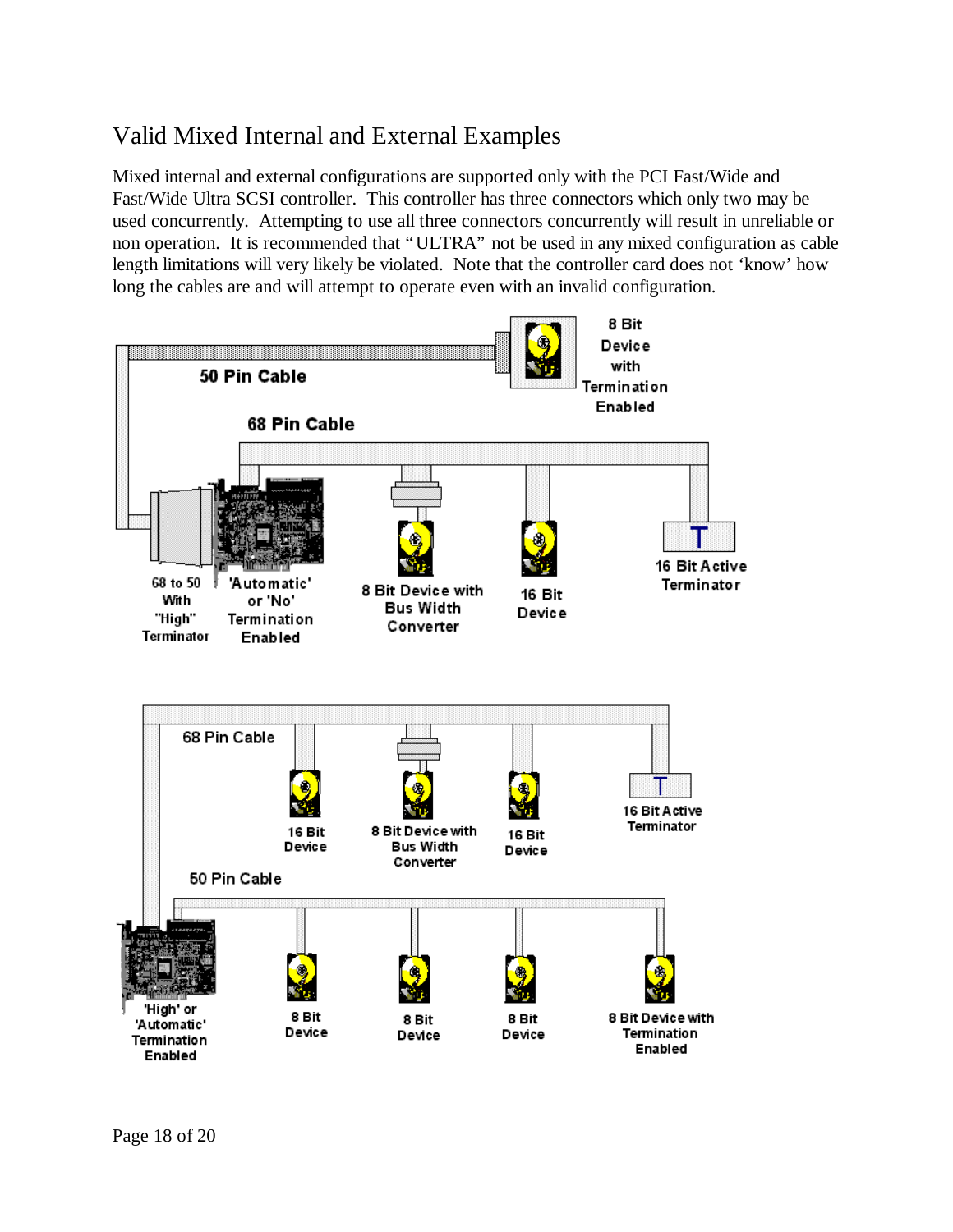## Ultra Guidelines

One of the most commonly asked questions is 'will my configuration run at Ultra speed?' This is not always a simple question to answer. Ultra SCSI speeds stresses the SCSI subsystem to its breaking point. Because of this stress, cable lengths and configuration requirements are limited. One must seriously consider if the perceived benefits of the additional interface speed (which usually provides no noticeable performance improvement) offset the critical nature of the configuration.

Below is a list of guidelines that will assist in creating a configuration that will operate at Ultra speeds:

Keep cables short (refer to the table on page 7)

Minimize the number of devices on the bus

Do not put 'non Ultra' devices (such as CD-ROM's or tapes) on an Ultra Bus

Do not use bus width converters

Use Active Terminators

Keeping the cables short is the most important consideration. The SCSI specification allows 1.5 meters of cable with 8 connectors or 3 meters of cable with 4 connectors. Cable length includes ALL wire on the bus (both internal and external). This even includes the length of wire 'traces' on SCSI cards as well as the actual cables. A SCSI adapter can be assumed to have 6 to 12 inches of wire 'traces' which should be subtracted from the maximum allowable cable length. The number of supported connectors includes the one attached to the controller and even the ones not connected to anything! Even an empty connector degrades signal quality.

Every device attached to a SCSI bus results in degradation of the SCSI signal quality. Reducing the number of drives on a SCSI bus results in higher quality signals and more reliable operation.

Non-Ultra devices (such as CD-ROM's, tape drives, and lower speed hard disk drives) may not be designed with sufficient care to insure minimum signal quality degradation. Using devices that have been specifically designed to operate at Ultra speeds provides the highest probability of success in an Ultra configuration. Consider using a separate adapter for lower speed devices.

Please bear in mind that these are only guidelines for Ultra support. For specific information relative to the system that is being configured, please refer to the system documentation or contact the IBM Helpcenter.